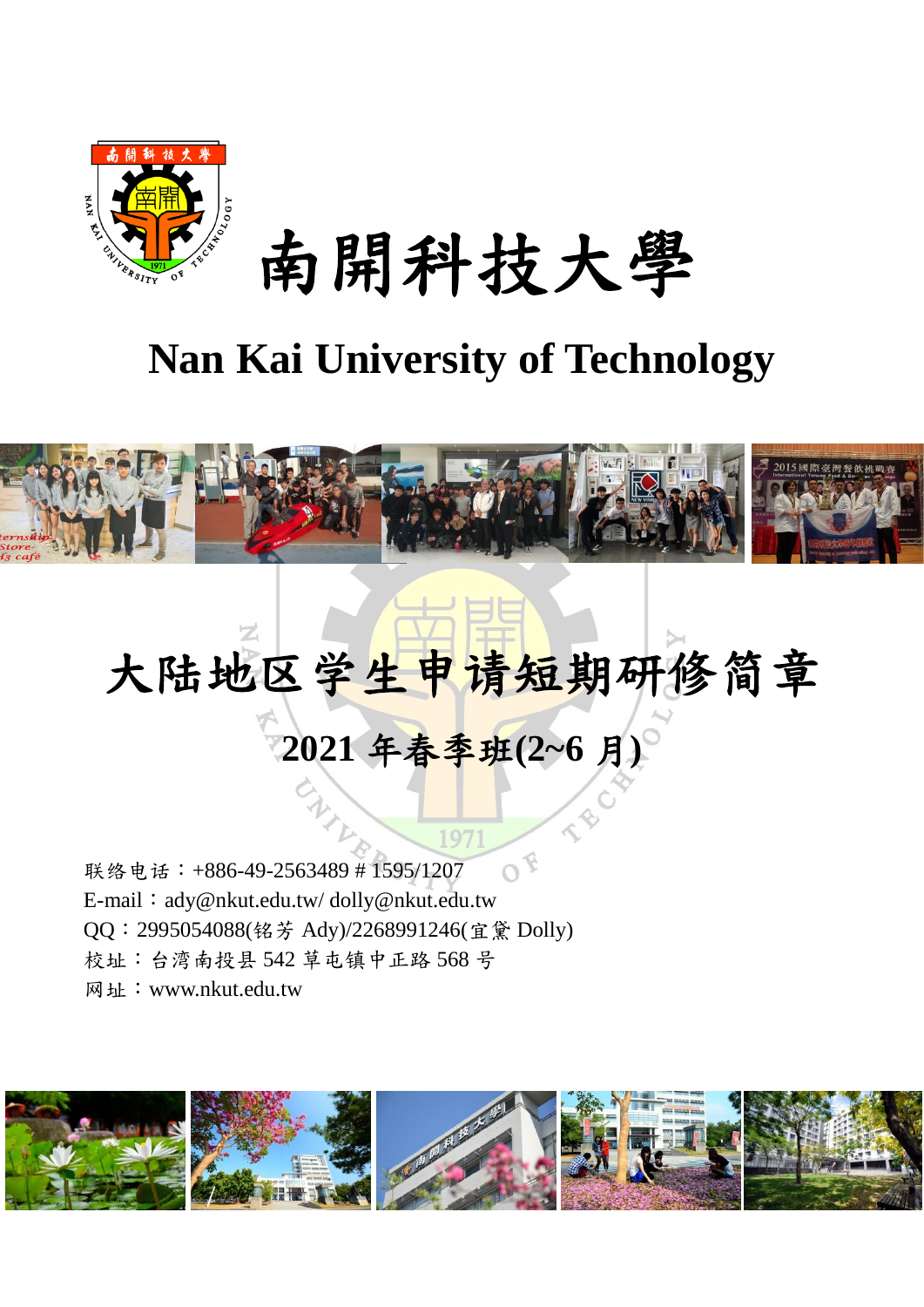# 目录

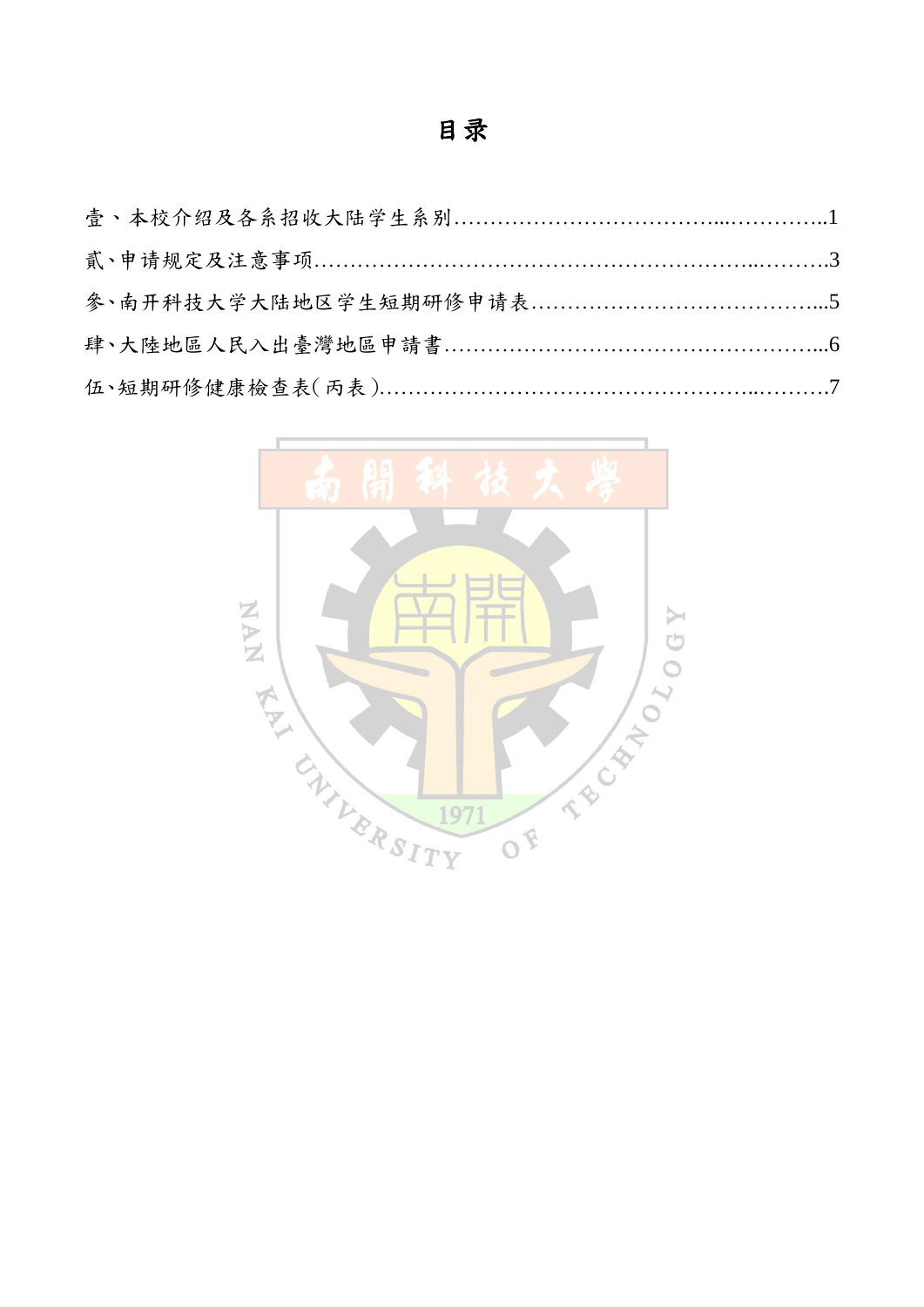## 南開科技大學 2021 春季班

### 壹、本校介绍及各系招收大陆学生系别

#### 一、本校介绍

本校创建于1969年,位于山明水秀的南投县草屯镇中潭公路旁,校地 94,000 平方公尺,绿草如茵、环境幽雅,是南投地区唯一的科技大学,邻近日月潭、 合欢山、九族文化村、集集、埔里等台湾著名观光景点。本校致力于推动海峡 两岸技职院校交流,为鼓励大陆地区学生来台研修与交流,我们提供与本校签 有合作意向书之大陆姐妹校学生至本校研修学分的机会。

二、南开科技大學提供大陸地區學生短期研修系别**(**專業**)**一覽表 本科生**/**学士班部分

| 系别          | 网址                                  |
|-------------|-------------------------------------|
| 工程学院        | http://enc.nkut.edu.tw/main.php     |
| 机械工程系(含车辆组) | http://me.nkut.edu.tw/main.php      |
| 自动化工程系      | http://ae.nkut.edu.tw/main.php      |
| 电资学院        | http://cece.nkut.edu.tw/main.php    |
| 电机与资讯技术系    | http://ei.nkut.edu.tw/main.php      |
| 多媒体动画应用系    | http://dmaa.nkut.edu.tw/main.php    |
| 管理学院        | http://mgt.nkut.edu.tw/main.php     |
| 行销与流通管理系    | http://mlm.nkut.edu.tw/main.php     |
| 休闲事业管理系     | http://leisure.nkut.edu.tw/main.php |
| 民生学院        | http://he.nkut.edu.tw/main.php      |
| 应用外语系       | http://afl.nkut.edu.tw/main.php     |
| 餐饮管理系       | http://nkfbm.nkut.edu.tw/main.php   |
| 福祉科技与服务管理系  | http://gtsm.nkut.edu.tw/main.php    |

1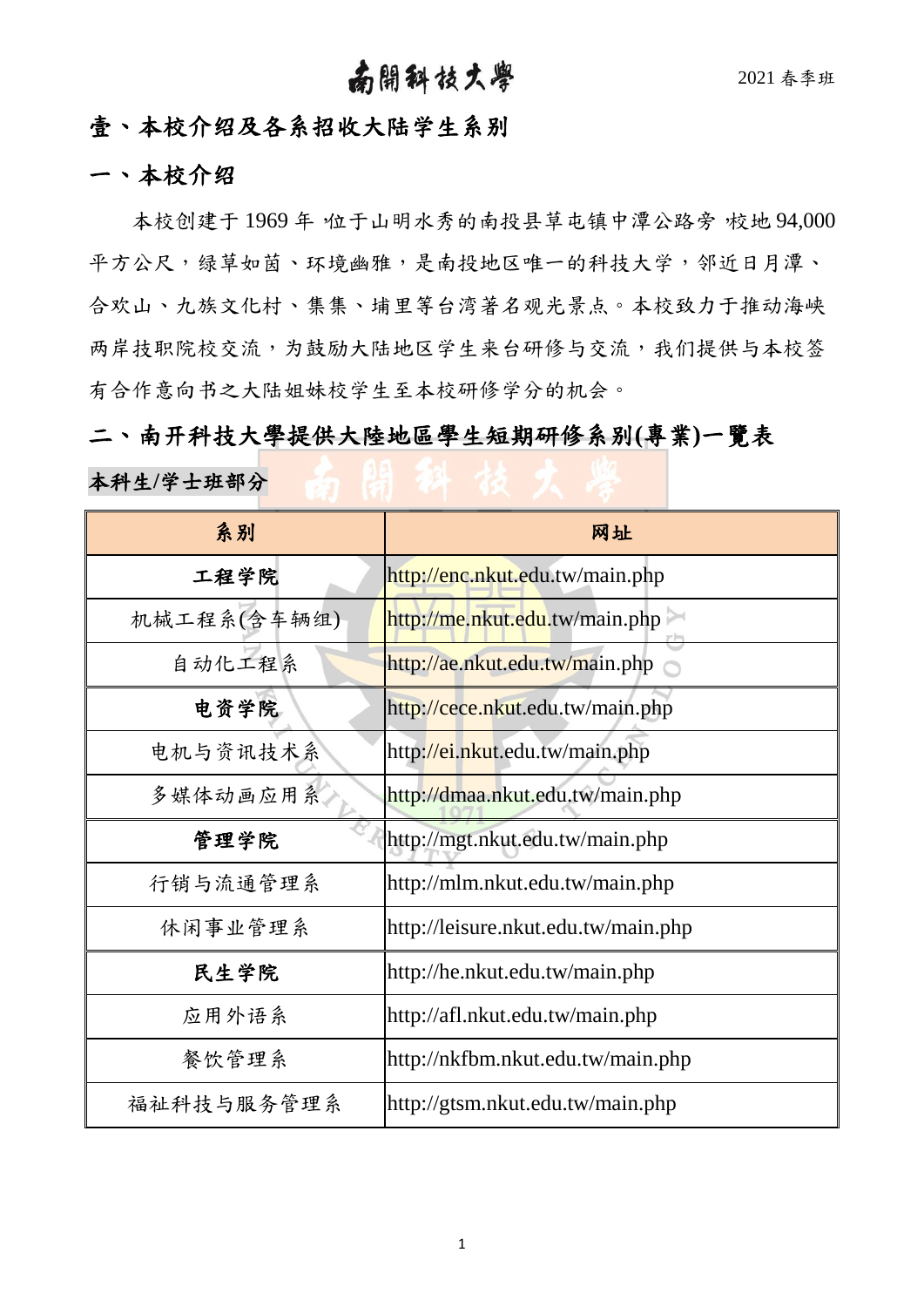【注意】系别**(**专业**)**之选择将影响个人选课,申请人务必谨慎选填于申请表内; 有关系别 **(** 专 业 **)** 之 介 绍 , 请 浏 览 南 开 科 技 大 学 网 站 : **http://www.nkut.edu.tw**

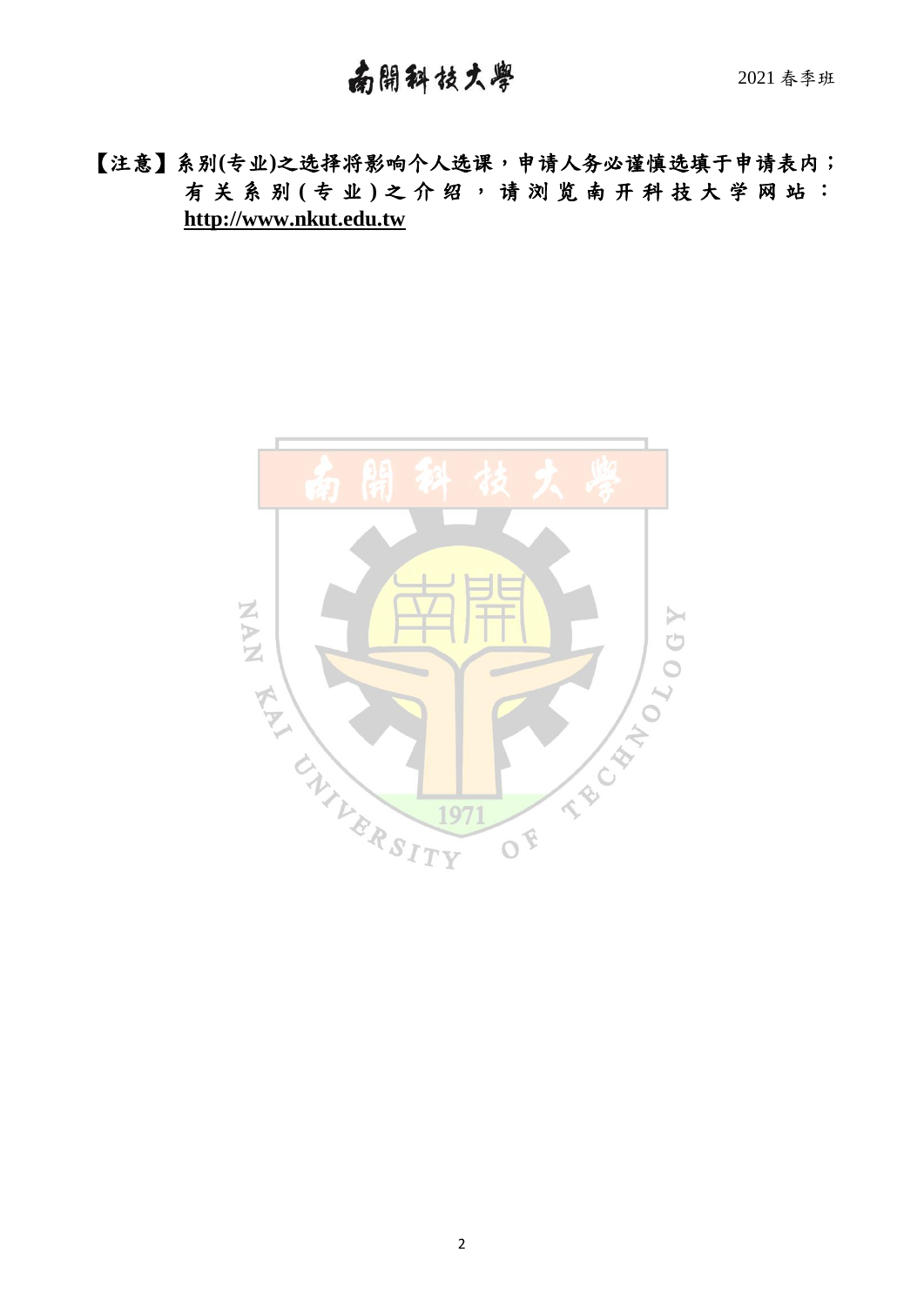## 南開科技大學 2021 春季班

rh

#### 贰、申请规定及注意事项

- 一、申请资格:
	- 1. 申请人须为与本校签订「合作协议书」之大陆地区大专院校之在学学生。
	- 2. 申请人必须是品行端正、与他人互动关系佳、对两岸文化教育交流有热 忱之学生。
	- 3. 申请人必须经由所属学校推荐,依规定程序提出申请。

#### 二、申请文件:

- 1. 短期研修申请表电子檔
- 2. 大陆地区人民入出台湾地区申请书电子檔
- 3. 在学证明扫描件(须盖有学校章)
- 4. 身分证正反面扫描件(申请入境答证用)
- 5. 两吋照片 (最近三个半月内、正面、半身、脱帽、白色背影)

## 三、申请期限:

- 1. 第一学期:每年 5 月 30 日截止报名申请(秋季开学 9 月)
- 2. 第二学期:每年 11 月 30 日截止报名申请(春季开学 2 月)

四、在台研修收费标准

| 类别             | 费用                                | 说明                             |
|----------------|-----------------------------------|--------------------------------|
| 学分费            | 新台币 37,800 元<br>(约人民币 7,560元)     | 修习学分数无上限                       |
| 宿舍费            | 新台币 11,500 元/每学期<br>(约人民币 2,300元) | 四人式套房                          |
| 住宿保证金          | 新台币 1,000 元<br>(约人民币 200元)        | 离台前将寝室清理干净,即可退还。               |
| 旅游平安保险<br>及医疗险 | 约新台币 2,500 元<br>(约人民币 500元)       | 由申请人于大陆境内完成投保<br>或来台后由学校协助投保事宜 |
| 健康检查费          | 约新台币 1,300 元<br>(约人民币 260元)       | 来台后14日内办理                      |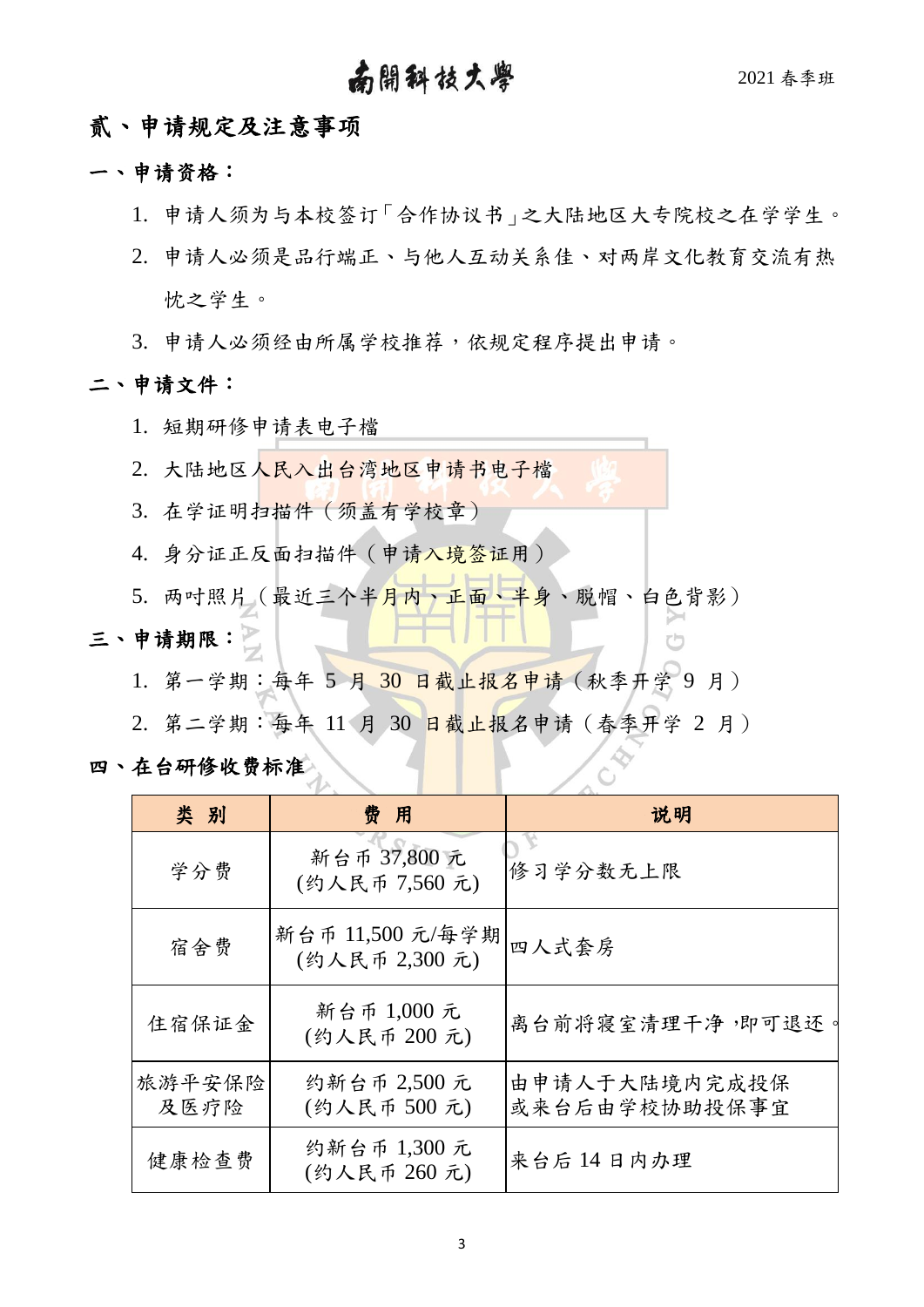## 南開科技大學 2021春季班

#### 五、入学流程及规范

- 1. 由学校遴选出品行端正,对两岸文化教育交流有热忱兴趣的学生。学生 以其本身之专业科目在本校进行随班研修。
- 2. 本校审查后,替学生办理入出境手续,待核准后,将寄发入台许可证。
- 3. 本校提供各校抵台一次性接机服务。
- 4. 申请人于国际交流暨两岸事务中心办理报到时,须缴交大陆地区人民来 台通行证及入台通行证复印件各乙份。
- 5. 研修学生完成研修课程及活动,本校将于学期结束后发给研修证明(包 含学分与成绩),可返回大陆学校自行办理课程及学分抵免相关作业。

#### 六、修课规定

1. 在台研修期间必须遵守台湾及学校的相关规范与纪律。选课时间依我校 行事历而定,学生报到后方可进行手动选课,每学期的研修课程至少须 为每周 16 个学分数, 选课时会有老师做相关指导。原则上研修学生除 可以选择研修学院专业课程外,同时可以跨年级、跨专业选课,但须取 得授课教师同意。

2. 研修课程以当学期研习科系<mark>课程为主</mark>,同学院与通识中心课程为辅。

#### 七、住宿须知

1. 学生统一安排入住学校宿舍,本校宿舍会提供干净之寝具,如床垫、枕 头、棉被套装,借用清洗费约 300 元,亦可依自由意愿购买。住宿期间 需遵守本校宿舍规范。

2. 加收保证金新台币 1,000 元整,离台前将寝室清理干净,即可退还。 六、离台规范

- 1. 研修结束之离台期限为期末考后一周内,请依规定日期前离境。
- 2. 本简章若有未尽事宜,依本校相关会议决议或其他相关规定办理。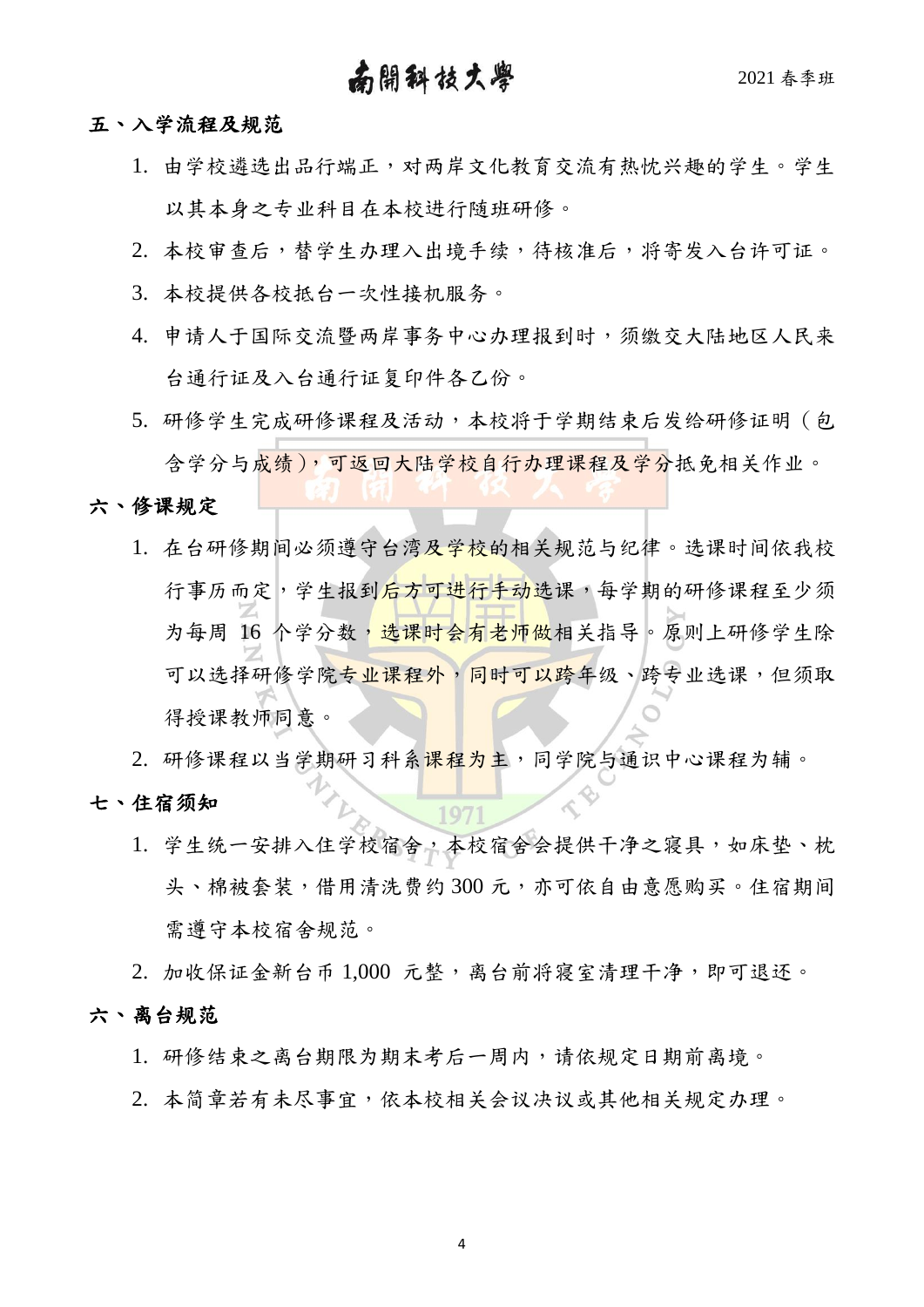## 南開科技大學 2021春季班

## 南开科技大学大陆地区学生短期研修申请表

学期别:2021 年春季班

| 姓名                | 性别                                                   |
|-------------------|------------------------------------------------------|
| 英文<br>姓名          | 出生<br>日期                                             |
| 身分证<br>号码         |                                                      |
| 学校                | 系所<br>年级                                             |
| 地址                |                                                      |
| 电话                | E-mail                                               |
| 申请<br>研修          | z<br>$\rightarrow$<br>系别                             |
| 系别                | 就读年级                                                 |
|                   | 本人保证以上填写内容真实元误,且在南开科技大学研修期间遵守有关法律和<br>1.<br>学校的规章制度。 |
|                   | 本人保证所提供之所有相关数据(包括在学证明、健康检查表及其他相关文件之<br>2.            |
|                   | 正本或复印件),均为合法有效之文件;如有不符规定或变造之情事,经查证属                  |
|                   | 实,贵校得立即取消本人之短期研修资格,本人不得请求退费或发给任何学分                   |
|                   | 证明。                                                  |
| 申请人 $_{3.}$<br>签名 | 本人于贵校短期研修期间,如遇危及身心健康或发生生活不适应之情事,得由                   |
|                   | 双方学校进行评估与研议,以决定是否立即终止研修或为其他适当之处置。                    |
|                   | 本人保证于贵校短期研修期程结束后,遵守大陆地区人士入台申请之相关规定,<br>4.            |
|                   | 于期限内返回大陆居住地;如有逾期滞留未归等违反规定之情事,本人愿意承                   |
|                   | 担所有责任,绝无异议。                                          |
|                   | 申请人签章:<br>日                                          |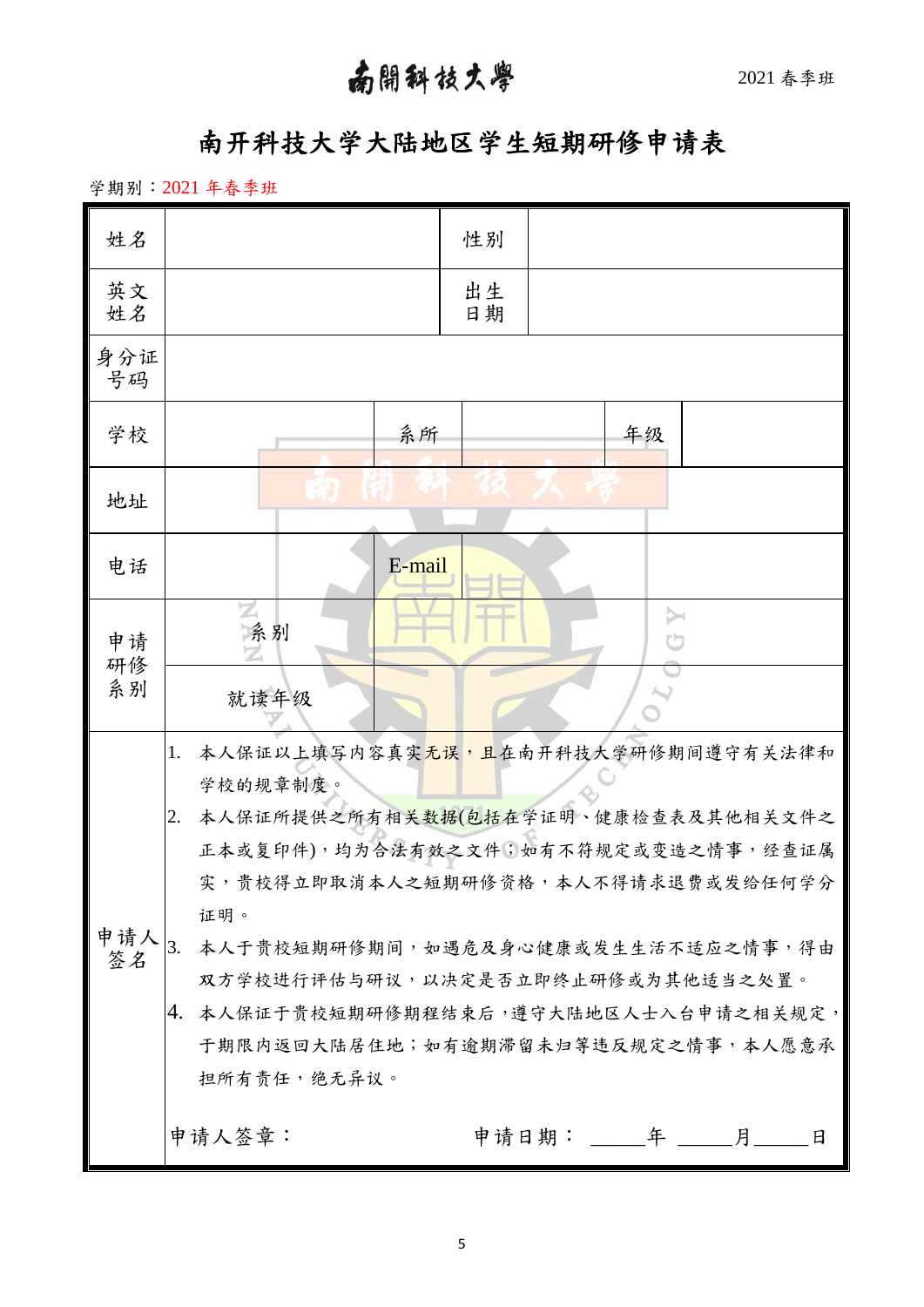## 大陆地区人民入出台湾地区申请书

|         | 收件号:                                                                                                                                                        |           |                      |                            |        |          |         | 承办人编号姓名:        |              |        |               |                   |                 | MV0101           |
|---------|-------------------------------------------------------------------------------------------------------------------------------------------------------------|-----------|----------------------|----------------------------|--------|----------|---------|-----------------|--------------|--------|---------------|-------------------|-----------------|------------------|
|         |                                                                                                                                                             |           |                      |                            |        |          |         |                 |              |        |               |                   | 大陆地区人民入出台湾地区申请书 |                  |
|         | 姓名                                                                                                                                                          |           |                      |                            |        |          |         | 英文姓名<br>(正楷填写)  |              |        |               |                   |                 | 口初次申请<br>口再次申请   |
| 申       | 原名<br>(别名)                                                                                                                                                  |           |                      |                            | 性<br>别 | □男<br>口女 | 出<br>生地 |                 | 省<br>(市)     |        | 县<br>(市)      |                   | 身<br>分          | 号<br>明<br>码<br>证 |
|         | 出生<br>年月                                                                                                                                                    | 民国        |                      | 年                          | 月      | 日        |         | 学历<br>现住        | □大陆          | □港澳    | □国外           |                   |                 | 统一证号(无则免填)       |
| 请       | $\mathbf{H}$<br>申请事由<br>及代码                                                                                                                                 | (公元       |                      | 年)<br>文教活动(79)             |        |          |         | 地区<br>所经<br>第三  | □香港<br>□其他 ( |        | $\mathcal{E}$ |                   | 入出境证<br>证<br>别  | 口单次<br>□逐次加签 许可证 |
| 人       | 现                                                                                                                                                           | 本职:       |                      |                            |        |          |         | 地区              |              |        |               |                   |                 | □多次              |
|         | 职<br>(含曾任职务、具有<br><u>- 何种专业造诣等)</u>                                                                                                                         | 兼职:<br>经历 |                      |                            |        |          |         |                 |              |        |               |                   |                 |                  |
| 资       | 居<br>住<br>地址<br>连<br>络                                                                                                                                      |           |                      | ∠                          |        |          |         |                 |              |        |               | 电<br>话<br>电       |                 |                  |
| 料       | 地址<br>照<br>证<br>资料                                                                                                                                          | □其他       | 口大陆地区所发护照            | $\triangleright$           | 号<br>码 |          |         | 发照日<br>期及效<br>期 |              |        |               | 何时由<br>何地到<br>侨居地 | 话<br>地点:<br>时间: |                  |
|         | 外<br>国<br>签<br>证<br>资<br>料                                                                                                                                  | 国<br>别    |                      |                            | 种<br>类 |          | 日       | 期               |              | 效<br>期 |               |                   | 停留<br>期限        |                  |
|         | 称谓<br>父                                                                                                                                                     | 姓名        |                      | 出生年月日                      |        | 存殁       | 职业      |                 | 现            | 住      | 地             | 址                 |                 | 电话               |
| 申请人亲属状况 | 母<br>配偶                                                                                                                                                     |           |                      |                            |        |          |         |                 |              |        |               |                   |                 |                  |
|         | 子<br>女                                                                                                                                                      |           |                      |                            |        |          |         |                 |              |        |               |                   |                 |                  |
| (旅      | 来台地址<br>馆)                                                                                                                                                  |           | 南投县草屯镇中正路568号 南开科技大学 |                            |        |          |         |                 |              |        |               |                   |                 | 电子邮件信箱           |
| 资       | 探亲探病<br>奔丧对象<br>料                                                                                                                                           | 称谓        | 姓                    | $\boldsymbol{\mathcal{Z}}$ |        | 出生年月日    |         | 身分证号            | 现            |        | 住             | 地                 | 址               | 电话及手机号码          |
|         | 代申请<br>人资料                                                                                                                                                  |           |                      |                            |        |          |         |                 | 代办旅行社        |        |               |                   |                 |                  |
|         | 一、 请贴最近 6 个月内所拍摄之彩色、脱帽未带有色眼镜,五<br>官清晰、不遮盖,相片不修改,足资辨識人貌,直4.5公分横<br>3.5公分人像自头顶至下颚之长度不得小于3.2公分及超过3.6<br>公分,白色背景之正面半身薄光面纸照片,且不得使用合成<br>照片。<br>二、照片背面请书写姓名、出生日期。 |           |                      |                            |        |          |         | 注册<br>编号        | 公司暴负责人       |        |               |                   |                 |                  |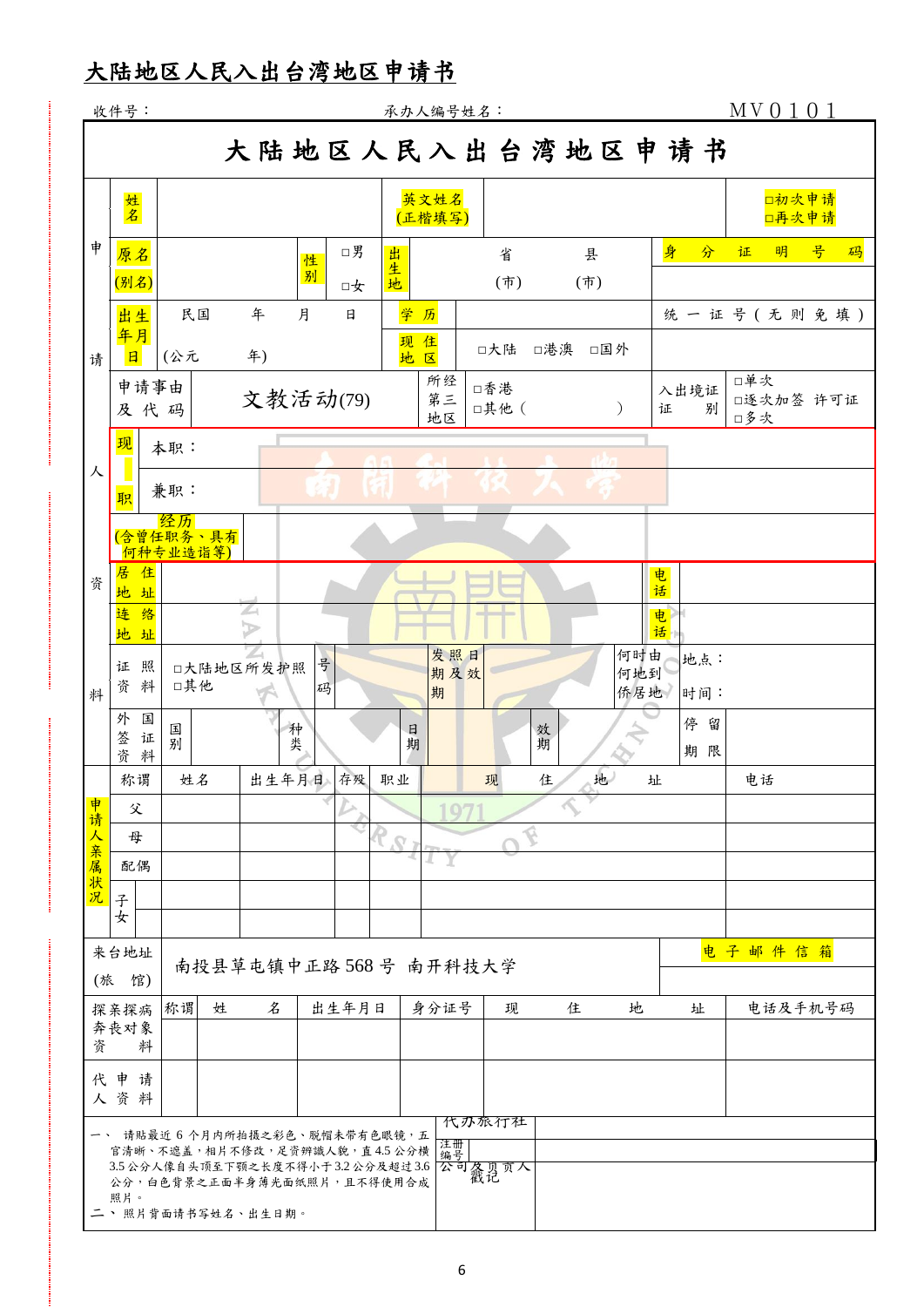#### 短期研修健康檢查項目表 **Health Certificate for Short-Term Students**

(醫院名稱、地址、電話、傳真)

(Hospital's Name, Address, Tel, Fax)

|                                                                                                             | 基本資料/Basic Data                                                                 |  |  |  |  |
|-------------------------------------------------------------------------------------------------------------|---------------------------------------------------------------------------------|--|--|--|--|
| 姓名                                                                                                          | 性別                                                                              |  |  |  |  |
| <b>Name</b>                                                                                                 | <b>Sex</b>                                                                      |  |  |  |  |
| 籍<br>國<br><b>Nationality</b>                                                                                | 護照號碼<br>Passport No.                                                            |  |  |  |  |
| 出生年月日                                                                                                       |                                                                                 |  |  |  |  |
| Date of Birth                                                                                               |                                                                                 |  |  |  |  |
| 實驗室檢查/Laboratory Examinations                                                                               |                                                                                 |  |  |  |  |
| A. 麻疹及德國麻疹之抗體陽性檢查報告或預防接種證明 / Proof of Positive Measles and Rubella                                          |                                                                                 |  |  |  |  |
| <b>Antibody or Measles and Rubella Vaccination Certificates:</b>                                            |                                                                                 |  |  |  |  |
| a. 抗體檢查 / Antibody Tests                                                                                    |                                                                                 |  |  |  |  |
| 麻疹抗體/Measles Antibody   陽性/Positive   陰性/Negative   未確定/Equivocal                                           |                                                                                 |  |  |  |  |
| 德國麻疹抗體/Rubella Antibody   陽性/Positive   陰性/Negative   未確定/Equivocal                                         | b. 預防接種證明 / Vacc <mark>ination Certific</mark> ates (證明文件應註明接種日期、接種院所及疫苗批號。如檢附幼 |  |  |  |  |
|                                                                                                             | 時接種證明,其接種年齡必須大於1歲。/The certificate should include the date of vaccination, the  |  |  |  |  |
| name of administering hospital or clinic and the batch no. of vaccine. If the childhood vaccination         |                                                                                 |  |  |  |  |
| certificate is submitted, it is important to include the record of the vaccines administered only after one |                                                                                 |  |  |  |  |
| year of age.)                                                                                               |                                                                                 |  |  |  |  |
| 麻疹預防接種證明 / Measles Vaccination Certificate                                                                  |                                                                                 |  |  |  |  |
| 德國麻疹預防接種證明 / Rubella Vaccination Certificate                                                                |                                                                                 |  |  |  |  |
| 有接種禁忌,暫不適宜預防接種/Having contraindications, not suitable for vaccination<br>c.                                 |                                                                                 |  |  |  |  |
| B. 胸部 X 光肺結核檢查 / Chest X-ray for Tuberculosis:                                                              |                                                                                 |  |  |  |  |
| X 光發現 / Findings:                                                                                           |                                                                                 |  |  |  |  |
| 判定 / Result:                                                                                                |                                                                                 |  |  |  |  |
| 合格 / Passed □ 疑似肺結核 / TB suspect □ 無法確認診斷 / Pending □                                                       | 不合格/Failed                                                                      |  |  |  |  |
| 孕婦免驗 / Not required for pregnant women                                                                      |                                                                                 |  |  |  |  |
|                                                                                                             |                                                                                 |  |  |  |  |
| 健康檢查總結果 / The final result of health examination:                                                           |                                                                                 |  |  |  |  |
| 合格 / Passed □ 須進一步檢查 / Need further examinations □ 不合格 / Failed                                             |                                                                                 |  |  |  |  |
| 負責醫檢師簽章 / Signature of Chief Medical Technologist:______________________________                            |                                                                                 |  |  |  |  |
|                                                                                                             |                                                                                 |  |  |  |  |
|                                                                                                             |                                                                                 |  |  |  |  |
| 日期 / Date: YYYY / MM / DD                                                                                   |                                                                                 |  |  |  |  |
| 備註/Note:本表為來臺短期研修停留之健康檢查項目表。表單格式僅供參考,學生可分別檢                                                                 |                                                                                 |  |  |  |  |
| 具預防接種證明及胸部 X 光檢查報告。/ This form lists the required medical examination                                       |                                                                                 |  |  |  |  |
|                                                                                                             |                                                                                 |  |  |  |  |

 items for students applying for short-term study in Taiwan.This form is only used for reference, students may submit a copy of vaccination certificates and the chest X-ray report instead of completing this form.

本證明三個月內有效。 / The certificate is valid for three months.